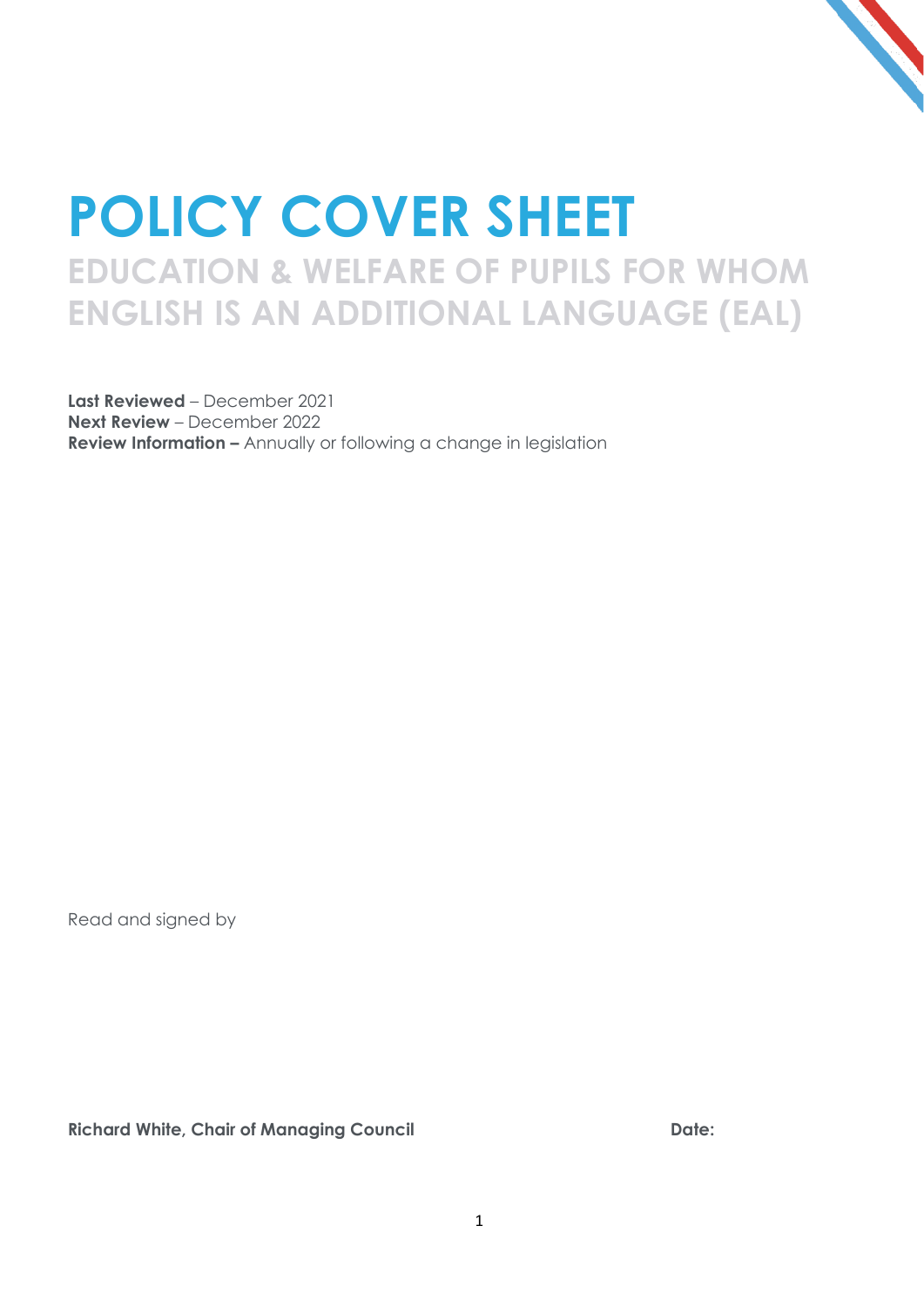

# **POLICY REVIEW**

#### **REVIEW JOURNAL**

| Version |           |          | Approved   Revision Date   Description of change | Author |
|---------|-----------|----------|--------------------------------------------------|--------|
|         | Bv        |          |                                                  |        |
|         | <b>HM</b> | December | Reviewed against ISI Commentary EYFS             | LTE/HM |
|         |           | 202i     | expectations                                     |        |

#### **DOCUMENTS & GUIDANCE REFERED TO IN REVIEW**

| Document/Guidance              | Date          |
|--------------------------------|---------------|
| ISIC<br>Commentary 2021 - 2022 | December 2021 |

#### **APPENDIX INFORMATION**

| Appendix Title                                                                 |  |
|--------------------------------------------------------------------------------|--|
| Appendix 1: Suggested questions to ask at an initial meeting with EAL families |  |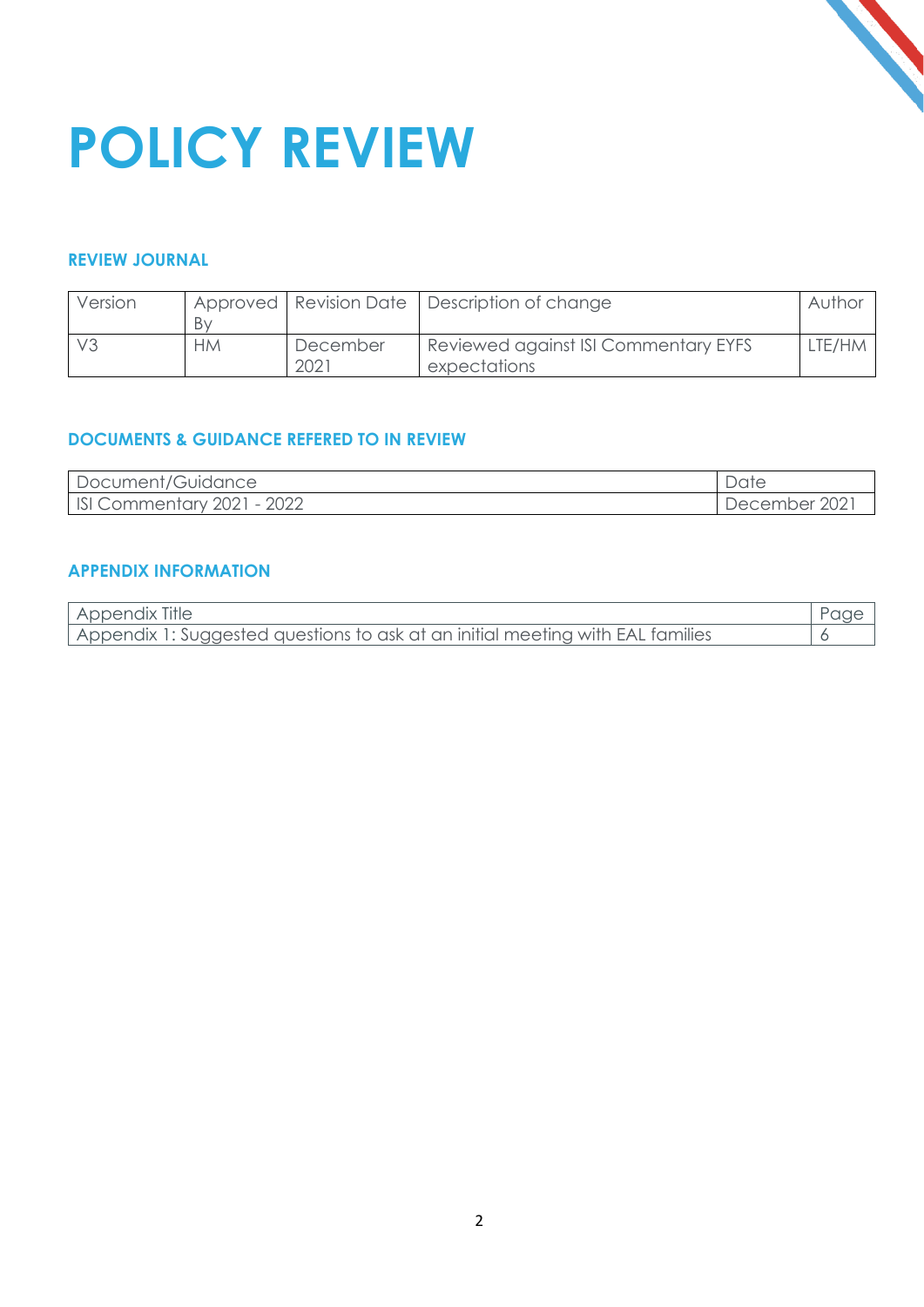### **EDUCATION & WELFARE OF PUPILS FOR WHOM ENGLISH IS AN ADDITIONAL LANGUAGE (EAL)**

*This policy is concerned with pupils whose first (home) language is not English. Our English as a Second Language (EAL) pupils use English as an additional language for education purposes. Polwhele House is committed to making appropriate provision for the teaching, learning and pastoral wellbeing of our EAL pupils. The school will ensure that the learning needs of each EAL pupil are identified and fully met and that the qualities they bring to the school are recognised and valued.* 

*This is a whole-school policy that is relevant to our pupils in the Early Years, Pre-Prep, and Prep Schools.*

#### **Introduction**

The aims of this policy are to promote good practice in our management and care of pupils whose first language is not English, by providing them with linguistic support across all areas of the curriculum as required and to offer them any welfare support they may need.

The SENDCO will support pupils whose first language is not English. Her aim will be to enable pupils to integrate linguistically, academically and socially into mainstream lessons and school life. Pupils may be prepared for any necessary examinations and are supported in their school studies.

Our policy takes into account the DfE's statement that, 'Children must not be regarded as having a learning difficulty solely because the language or form of language of their home is different from the language in which they are taught.' Although our SEND Overview Pupil List may include EAL (English as a Second Language) pupils, having a first language other than English is not in itself a learning difficulty.

The aim of the SENDCO is to support our EAL pupils in their school life and allows them to focus on achieving a high level of English language proficiency.

We currently have no EAL pupils in our Pre-Prep and Prep School, although appropriate provision will be made for any future EAL pupils. Currently, we do not have any bilingual pupils.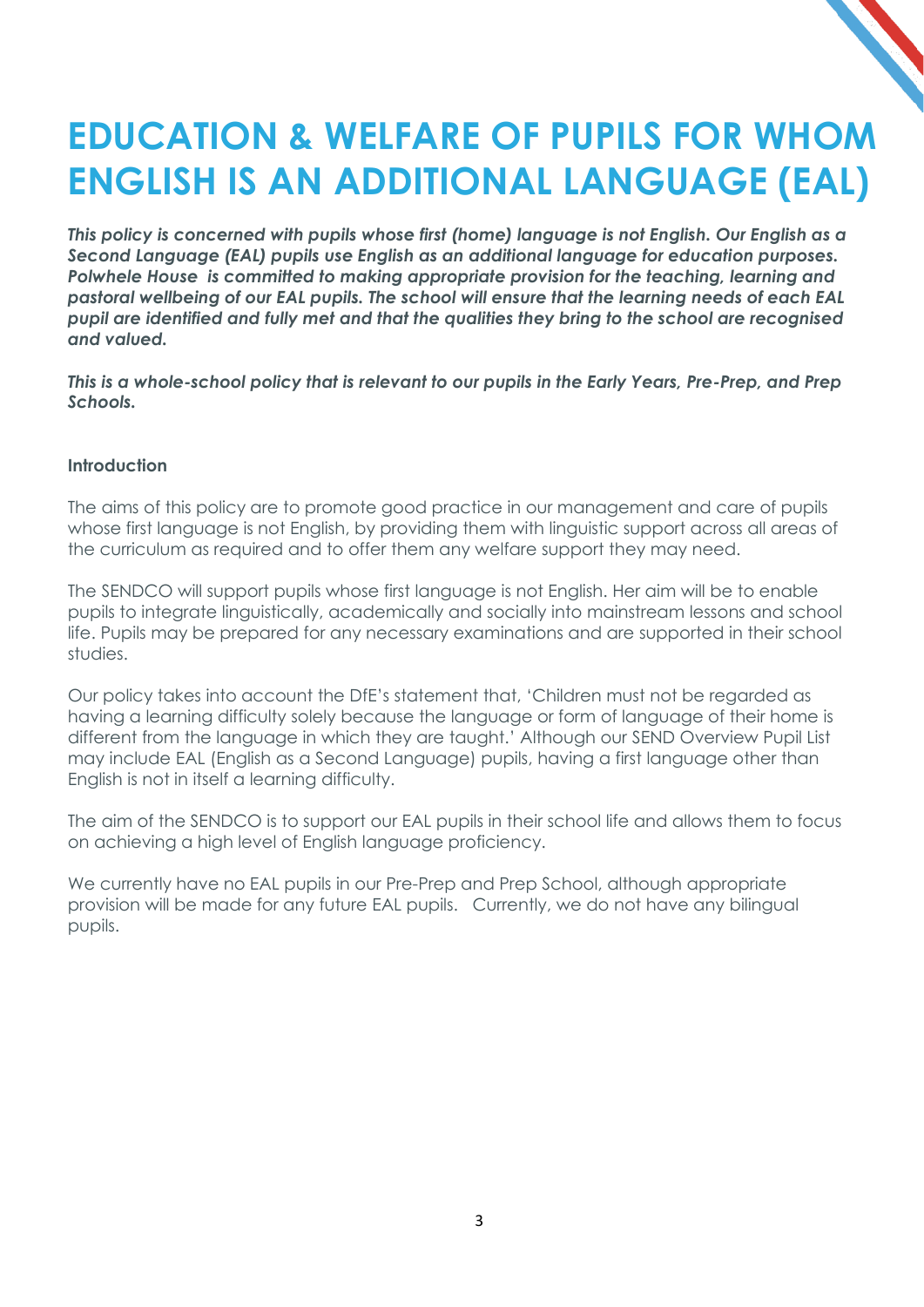#### **Aims**

1. To ensure that all EAL pupils are able to use English confidently and competently

2. To ensure the particular welfare needs of EAL pupils are met

3. To develop enthusiastic language learners by delivering high quality and individuallytailored lessons to maintain and stimulate students' curiosity, interest, enjoyment and achievement.

4. To encourage students to develop personal qualities such as perseverance, initiative, empathy, self-confidence and an ability to work effectively independently and in a group. 5. To allow students to develop transferable skills and informed opinions about the English language and British society.

6. To support all staff in their need to support, motivate and teach EAL pupils within their classes.

#### **Objectives**

1. To ensure that our EAL pupils make the most of their time at Polwhele House and feel supported as their English proficiency improves.

2. To encourage pupils to communicate confidently and fluently in English, with appropriate example and support. Pupils may be taught individually at least once a week and may also receive additional individual and/or small group tuition to meet their learning needs.

3. To ensure that pupils receive regular and effective feedback (both spoken and written) in support of their learning and are motivated by being kept involved in their individual learning process

4. To actively celebrate effort and success for all pupils and to show this in the written and verbal feedback given to pupils and by effective use of the school's rewards system.

5. To ensure that pupils are aware of the aim and learning outcomes of each lesson and piece of prep.

6. To recognise the importance of guiding pupils to learn to take active responsibility for their work and progress. Work will be sufficiently challenging, meet the needs of all individuals and provide a balance between teacher-directed and self-directed work.

7. To ensure that all EAL pupils feel welcome and supported during their time at Polwhele House.

8. To ensure that appropriate and approved exam concessions are in place.

9. To ensure staff appreciate the benefits of having EAL pupils in the school and in their classroom and have the information they need to best respond to the needs of these pupils. This includes updating the SEND Overview Pupil List for EAL pupils.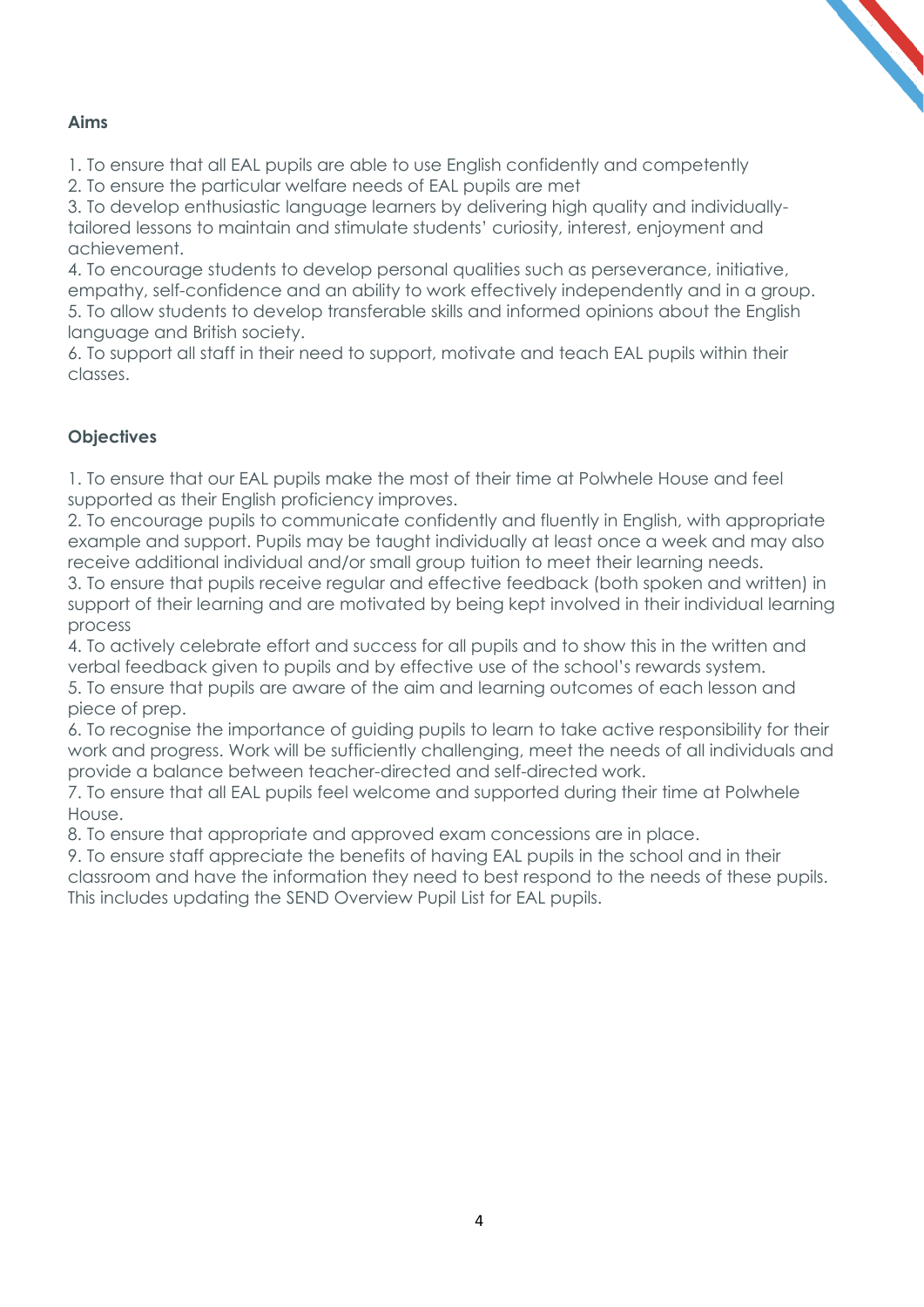

#### **Roles and Responsibilities of the Class Teacher**

It is the responsibility of the class teacher to support EAL pupils in class, with guidance from the Learning Support Department, if required.

- Pupil progress will be monitored by the class teacher(s) and a record will be made every term, using the EAL assessment document (see Appendix 2)
- All information gathered should be shared with the family at the next Parents' Evening
- Class teachers will ensure good practice by following the key principles of language acquisition
- EAL learners are entitled to follow the full programme of study and all their teachers have a responsibility for teaching English as well as other subject content
- Access to learning requires attention to words and meanings embodied in each curriculum area. Meanings and understanding cannot be assumed but must be made explicit
- Language is central to our identity. Therefore, the home language of all pupils and staff should be recognised and valued. Pupils should be encouraged to maintain their home language and use it in the school environment whenever possible
- Although many pupils acquire the ability to communicate on a day to day basis in English quite quickly, the level of language needed for academic study is much higher and more complex and can require continuing support for up to ten years
- Language develops best when used in purposeful contexts across the curriculum
- The language demands of learning tasks (vocabulary, structures and textual organisation) need to be identified and included in planning
- Teaching and support staff play a crucial role in modelling uses of language
- Knowledge and skills developed in learning the first language aid the acquisition of additional languages
- A clear distinction should be made between EAL and Special Educational Needs

#### **EYFS**

EYFS staff will ensure that EAL learners are provided with opportunities to develop and use their home language in play and learning, to support their language development at home, and to ensure that they also have sufficient opportunities to learn and reach a good standard in English language.

Planning is reviewed and adapted according to individual pupil needs and appropriate resources will be used and evaluated on a regular basis.

\_\_\_\_\_\_\_\_\_\_\_\_\_\_\_\_\_\_\_\_\_\_\_\_\_\_\_\_\_\_\_\_\_\_\_\_\_\_\_\_\_\_\_\_\_\_\_\_\_\_\_\_\_\_\_\_\_\_\_\_\_\_\_\_\_\_\_\_\_\_\_\_\_\_\_\_\_\_\_\_\_\_\_

**Created:** November 2011 (DM) **Reviewed:** December 2019, December 2021 **Review date:** Annually or following a change in legislation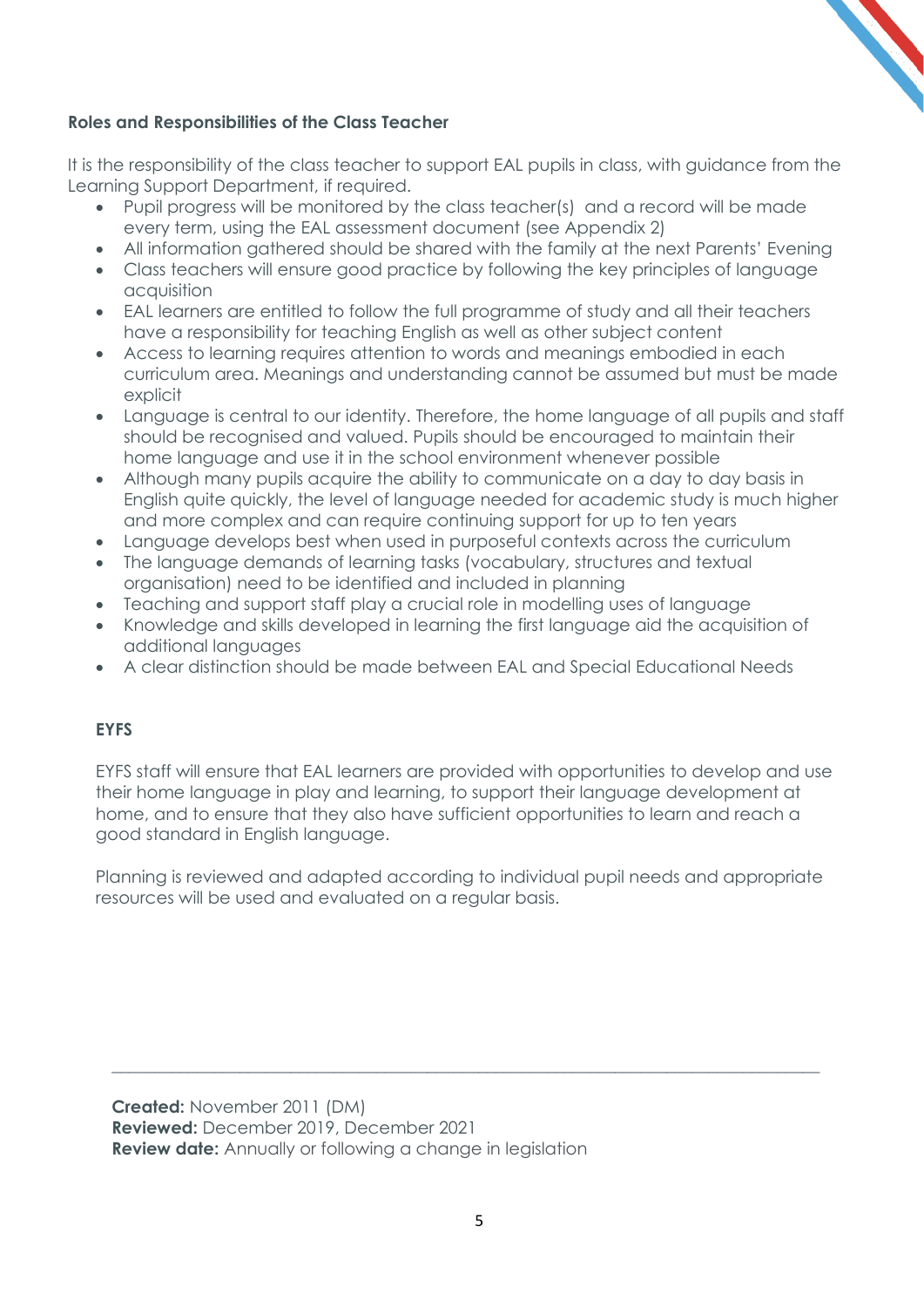

#### **Appendix 1**

#### **Suggested questions to ask at an initial meeting with EAL families:**

| Question                                                                                                                                  | Information shared by family                                                                                                                                                                                                                                  | Next steps for school |
|-------------------------------------------------------------------------------------------------------------------------------------------|---------------------------------------------------------------------------------------------------------------------------------------------------------------------------------------------------------------------------------------------------------------|-----------------------|
| <b>Family Background</b>                                                                                                                  |                                                                                                                                                                                                                                                               |                       |
| Does the family have<br>contacts in the local area,<br>such as relatives and<br>friends?                                                  |                                                                                                                                                                                                                                                               |                       |
| Does the child have friends<br>and opportunities to mix<br>with children who speak<br>their language or English?                          |                                                                                                                                                                                                                                                               |                       |
|                                                                                                                                           | Which are the main languages spoken at home (note languages spoken at<br>home with different family members. In multilingual homes it is often the case<br>that the children speak one language to the parents and the adults respond<br>in another language) |                       |
| Mother:                                                                                                                                   |                                                                                                                                                                                                                                                               |                       |
| Father:                                                                                                                                   |                                                                                                                                                                                                                                                               |                       |
| Siblings:                                                                                                                                 |                                                                                                                                                                                                                                                               |                       |
| Grandparents:                                                                                                                             |                                                                                                                                                                                                                                                               |                       |
| In which language does the<br>child watch TV?                                                                                             |                                                                                                                                                                                                                                                               |                       |
| Which is the most useful<br>written language for the<br>family?                                                                           |                                                                                                                                                                                                                                                               |                       |
| Who in the family can read<br>and write English?                                                                                          |                                                                                                                                                                                                                                                               |                       |
| If no one can, do they have<br>access to another family<br>member or friend who<br>could be used to translate<br>information from school? |                                                                                                                                                                                                                                                               |                       |
| Are the parents able to<br>bring someone to help<br>interpret at Parents'<br>Meetings?                                                    |                                                                                                                                                                                                                                                               |                       |
| <b>Educational Background</b>                                                                                                             |                                                                                                                                                                                                                                                               |                       |
| When did the child start<br>schooling?                                                                                                    |                                                                                                                                                                                                                                                               |                       |
| Did the child have any<br>breaks in education or<br>experience any changes of<br>school?                                                  |                                                                                                                                                                                                                                                               |                       |